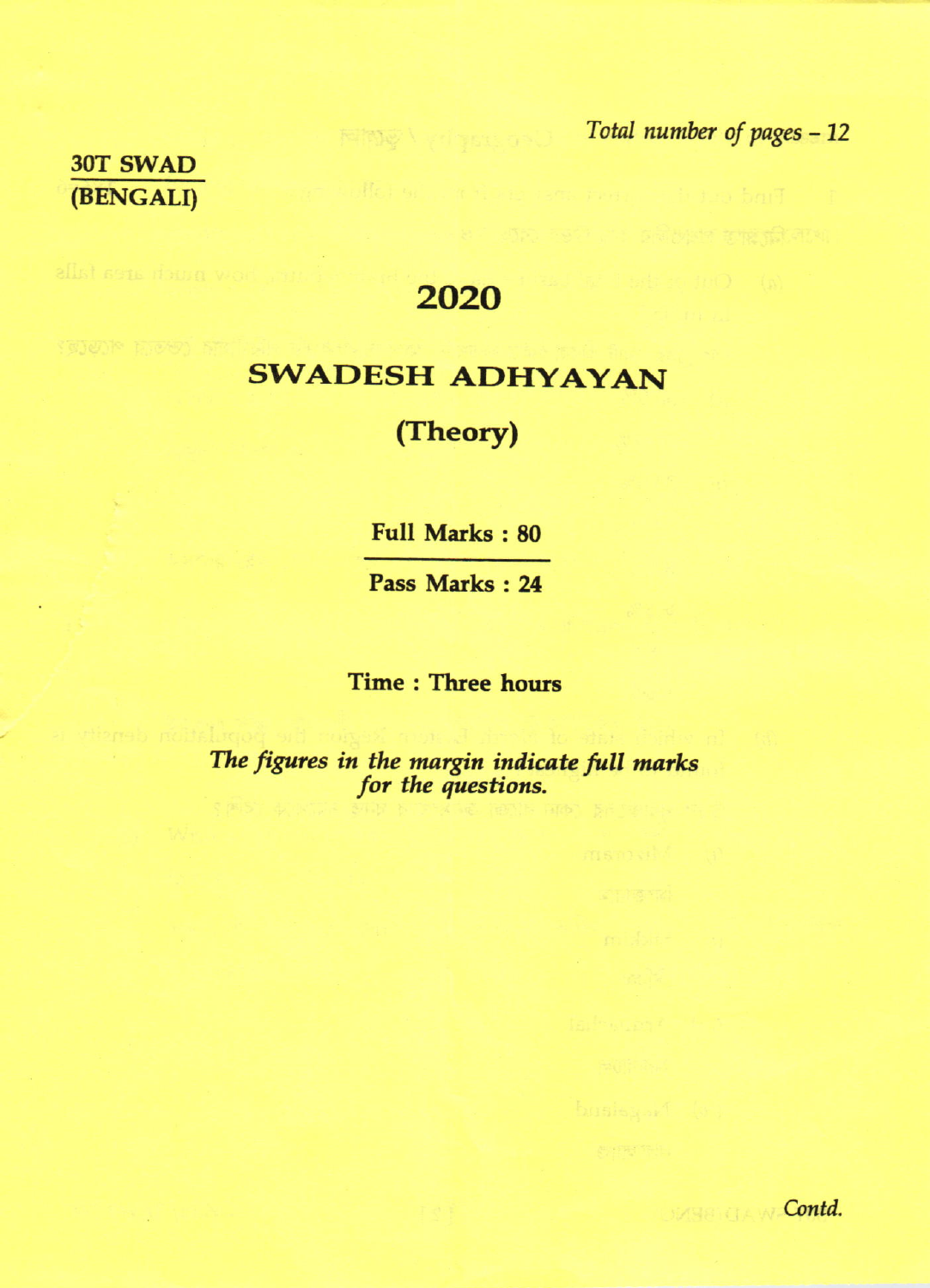Geography / ভূগোল

- $1\times 6=6$ Find out the correct answers from the following:  $1.$ নিম্নোক্ত প্রশ্নগুলির শুদ্ধ উত্তর বেছে নাও:
	- Out of the total basin area of the Brahmaputra, how much area falls  $(a)$ in India?

ব্রহ্মপুত্রের মোট অববাহিকার কতখানি অংশ ভারতবর্ষের পরিসীমার ভেতরে পড়েছে?

HRHCLAWR

50.5%  $(i)$  $0.0\%$ 

- 33.6%  $(ii)$  $00.6\%$
- $(iii)$  8.1%  $b.5%$
- $(iv)$  7.8%

 $9.5%$ 

In which state of North Eastern Region the population density is  $(b)$ found to be highest? I strate and mi assumpt all

উত্তর পূর্বাঞ্চলের কোন রাজ্যে জনসংখ্যার ঘনত্ব সবথেকে বেশি?

Time : Three hours

- Mizoram  $(i)$ মিজোরাম
- (ii) Sikkim সিকিম
- (iii) Arunachal অরুণাচল
- (iv) Nagaland

নাগাল্যাণ্ড

30T SWAD (BENG)

 $[2]$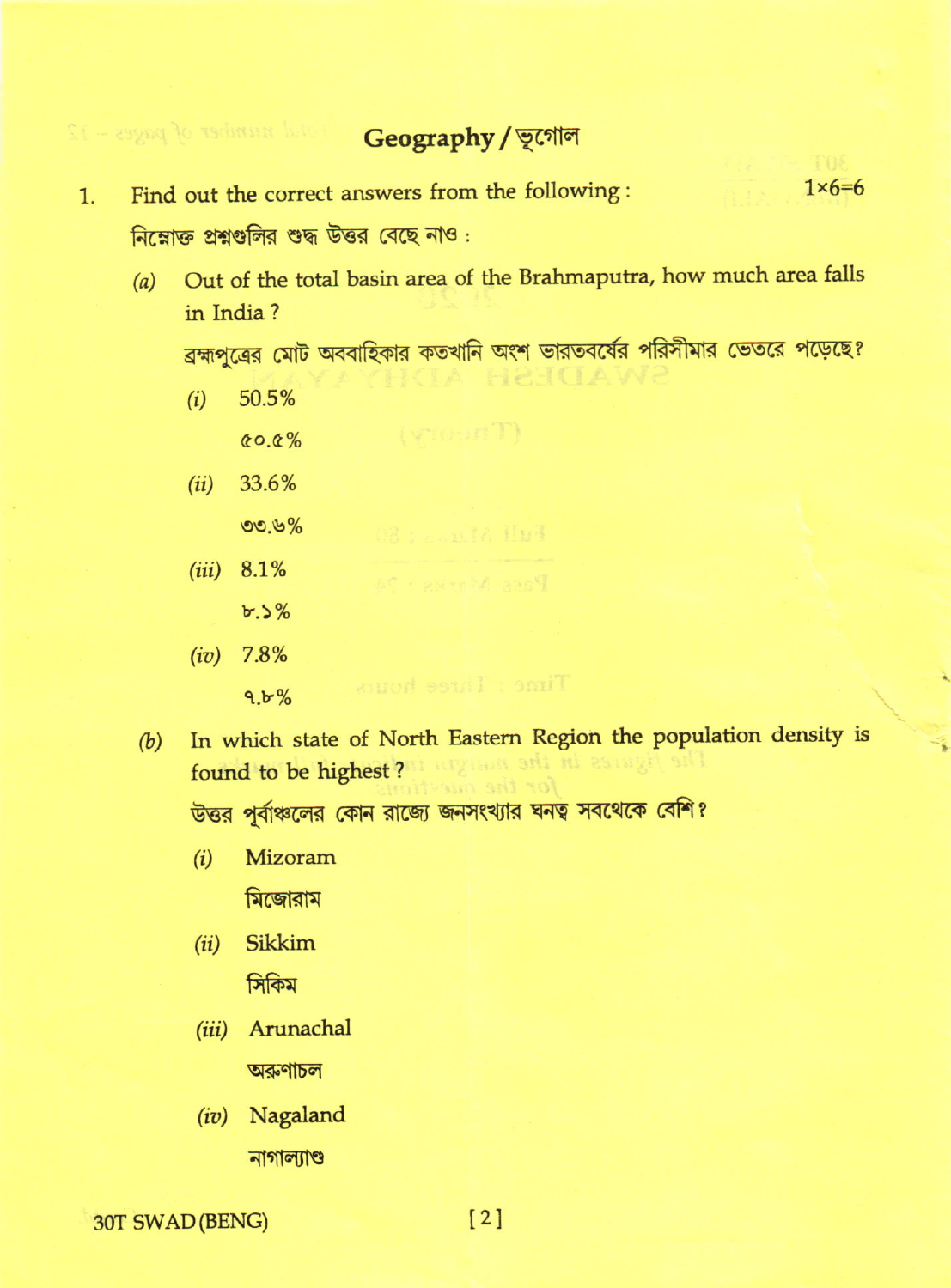(c) How many bamboo species are found in Assam ?

অসমে কত প্রজাতির বাঁশ পাওয়া যায়?

- $(i) 10$ 
	- $\mathsf{S}$

 $\forall r$ 

- $(ii)$  28
- (iii) <sup>30</sup>
	- $\circ$
- $(iv)$  42
	- 8\
- (d) In which district, the Nameri National Park is situated? নামেরি রাষ্ট্রীয় উদ্যান কোন জেলায় অবস্থিত?
	- $(i)$  Baksa

বাক্সা

- (ii) Udalguri ওদালগুরি
- (iii) Sonitpur শোণিতপুর
- (iv) Dibrugarh ডিব্ৰুগড
- Of the total production in India, what per cent of crude oil is produced in Assam ? ভারতবর্ষের মোট অশোধিত তেল উৎপাদনের কত শতাংশ অসমে উৎপাদন হয়?  $(e)$

30T SWAD(BENG) [3] Contd.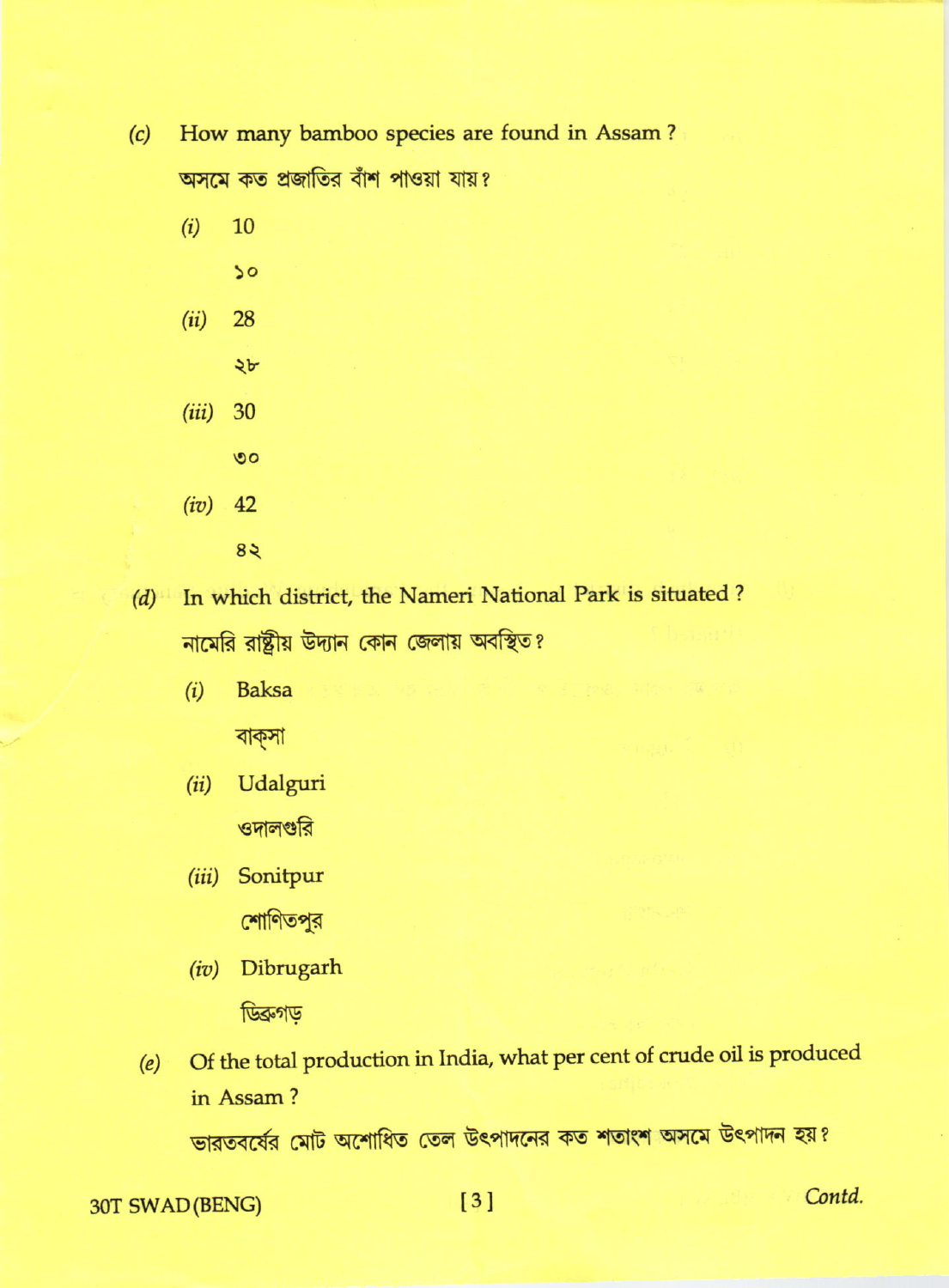| (i)        | 17 MARCA III DAUGU TE REALER PRINTED VICENT VIOLI |                               |  |
|------------|---------------------------------------------------|-------------------------------|--|
|            | 59                                                | <b>CLOSED A CARD BOX CHAR</b> |  |
|            |                                                   |                               |  |
| (ii)       | 22                                                |                               |  |
|            | ২২                                                |                               |  |
| $(iii)$ 27 |                                                   |                               |  |
|            | ২৭                                                | t st                          |  |
| $(iv)$ 34  |                                                   | $-2513$                       |  |
|            | $\mathcal{S}$                                     |                               |  |
|            |                                                   |                               |  |

In which district of Assam, the Panidehing Wildlife Sanctuary is  $(f)$ situated ?

অসমের কোন জেলাতে পানিদিহিং অভয়ারণ্য অবস্থিত?

 $(i)$ Nagaon

নগাঁও

Sivasagar  $(ii)$ 

শিবসাগর

(iii) Karbi Anglong

কাৰ্বি আংলং

(iv) Kokrajhar

**মাজ আৰু ভাৰত কোকরাঝার** 

30T SWAD (BENG)